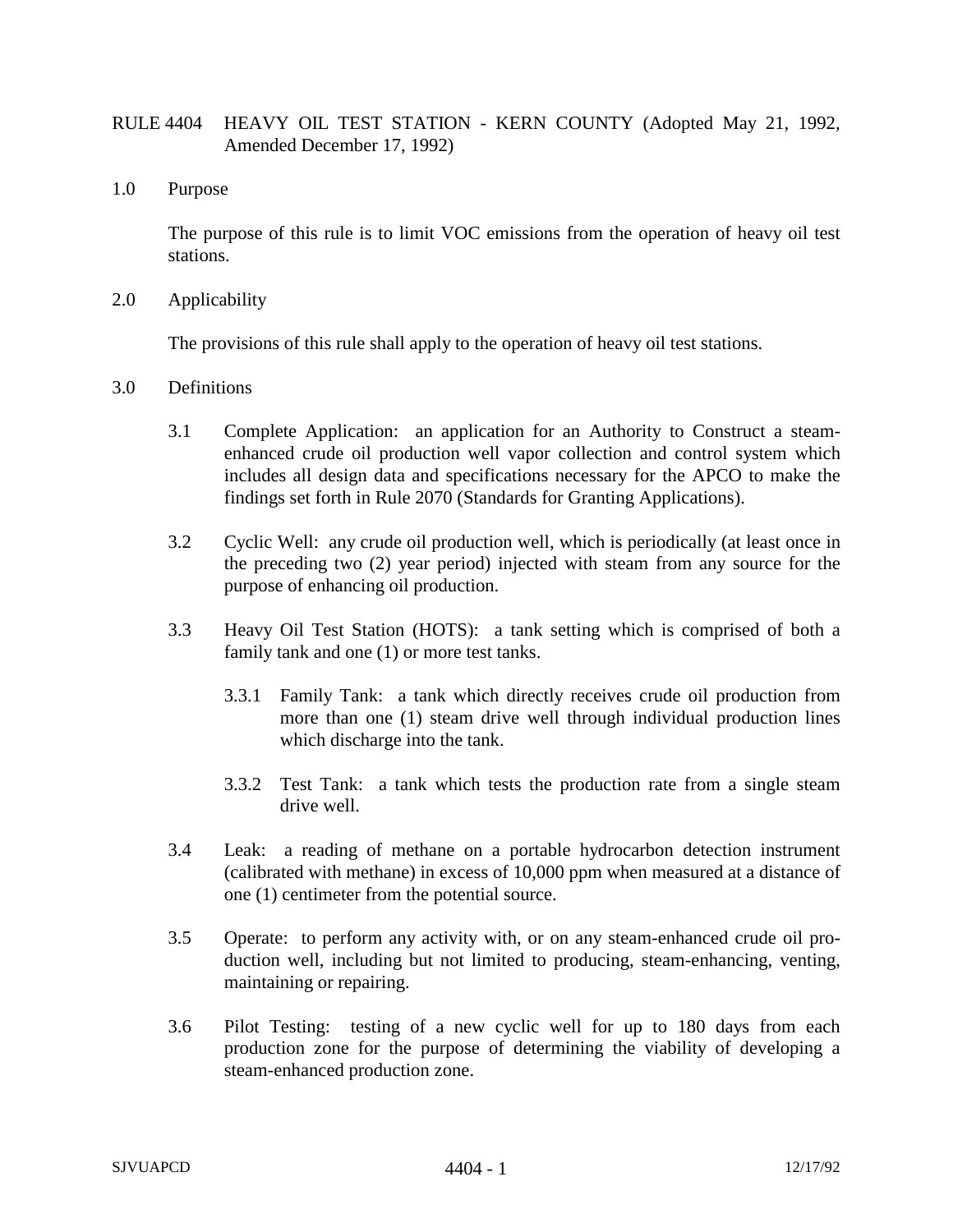- 3.7 Portable Hydrocarbon Detection Instrument: a hand-held hydrocarbon analyzer using flame ionization or thermal conductivity as the detection method and satisfying Method 21, 40 CFR Part 60. The instrument shall be calibrated on methane and sample at one (1) liter per minute.
- 3.8 Production Zone: a subsurface geologic formation or group of formations of oil bearing material beneath the surface of the ground through which steam could migrate from a steam injection well, or cyclic well being steamed to an oil production well.
- 3.9 Service or Repair: means a well shall be considered under service or repair during rig-up, operation, and rig-down of any rig or pulling unit used to repair or maintain surface or downhole well equipment.
- 3.10 Small Producer: a person who:
	- 3.10.1 Produces an average of less than 6,000 barrels per day of crude oil from all operations within the District, and
	- 3.10.2 Does not engage in refining, transporting, or marketing of refined petroleum products.
- 3.11 Steam Drive Well: means any crude oil production well which produces from the same production zone in which a steam injection well is completed and is within:
	- 3.11.1 250 feet of a steam injection well, if the injection well is within a production well pattern of two and one-half (2-1/2) acres or smaller; or
	- 3.11.2 350 feet of a steam injection well, if the injection well is within a production well pattern of greater than two and one-half (2-1/2) acres but less than or equal to five (5) acres; or
	- 3.11.3 500 feet of a steam injection well, if the injection well is within a production well pattern larger than five (5) acres, or
	- 3.11.4 1000 feet of a steam injection well, and responds to steam injected in an irregular production well pattern, and exhibits any visible emissions.
- 3.12 Steam-Enhanced Crude Oil Production Well: any steam drive well, cyclic well, or any other well in a production zone that has had the temperature raised by the injection of steam.
- 3.13 Steam Injection Well: a well into which steam is injected that enhances the production of oil from other wells in the same production zone. Cyclic wells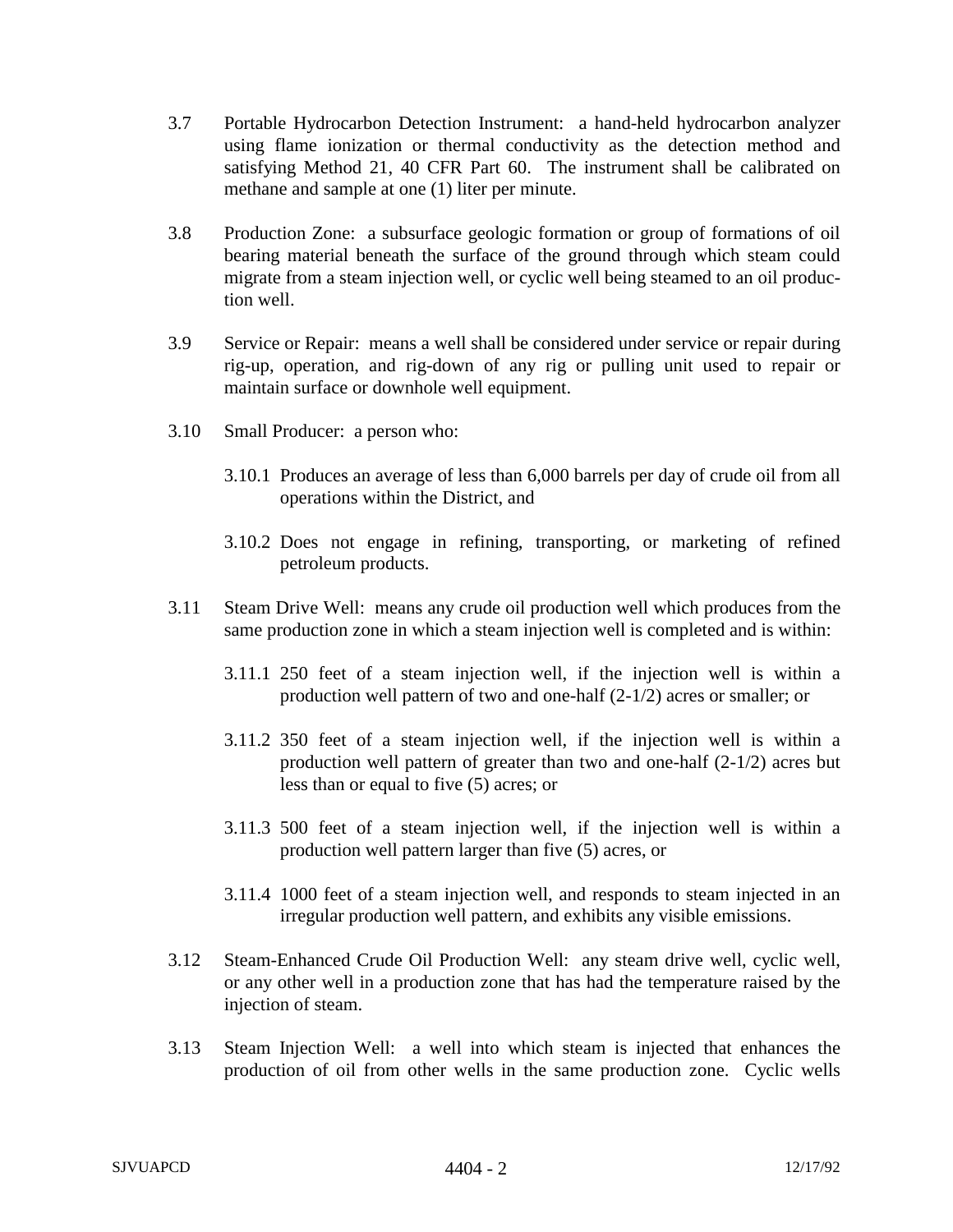which enhance production of oil from other wells in the production zone are considered injection wells.

- 3.14 Visible Emissions: from well vents are any visible plume including water vapor. When the ambient air temperature is  $60^{\circ}$ F or less a well vent shall be considered to have visible emissions if there is any visible plume and there is a reading of methane on a portable hydrocarbon detection instrument (calibrated with methane) in excess of 10,000 ppm when measured a distance of one (1) centimeter from the vent.
- 3.15 Well Stimulation: cyclic steam injection of a well for up to 180 days prior to the well being placed in service as a continuous steam injection well.
- 4.0 Emission Control Requirements
	- 4.1 No person shall operate a HOTS unless the uncontrolled VOC emissions are reduced by at least 99 percent by weight.
	- 4.2 When the opening in the tank roof is in use for sampling or gauging, except for pressure-vacuum valves which shall be set within ten (10) percent of the maximum allowable working pressure of the roof, it shall be equipped with a cover, seal or lid. The cover, seal or lid shall at all times be in a closed position with no visible gaps and maintained in a gas-tight condition except when the device or appurtenance is in use.